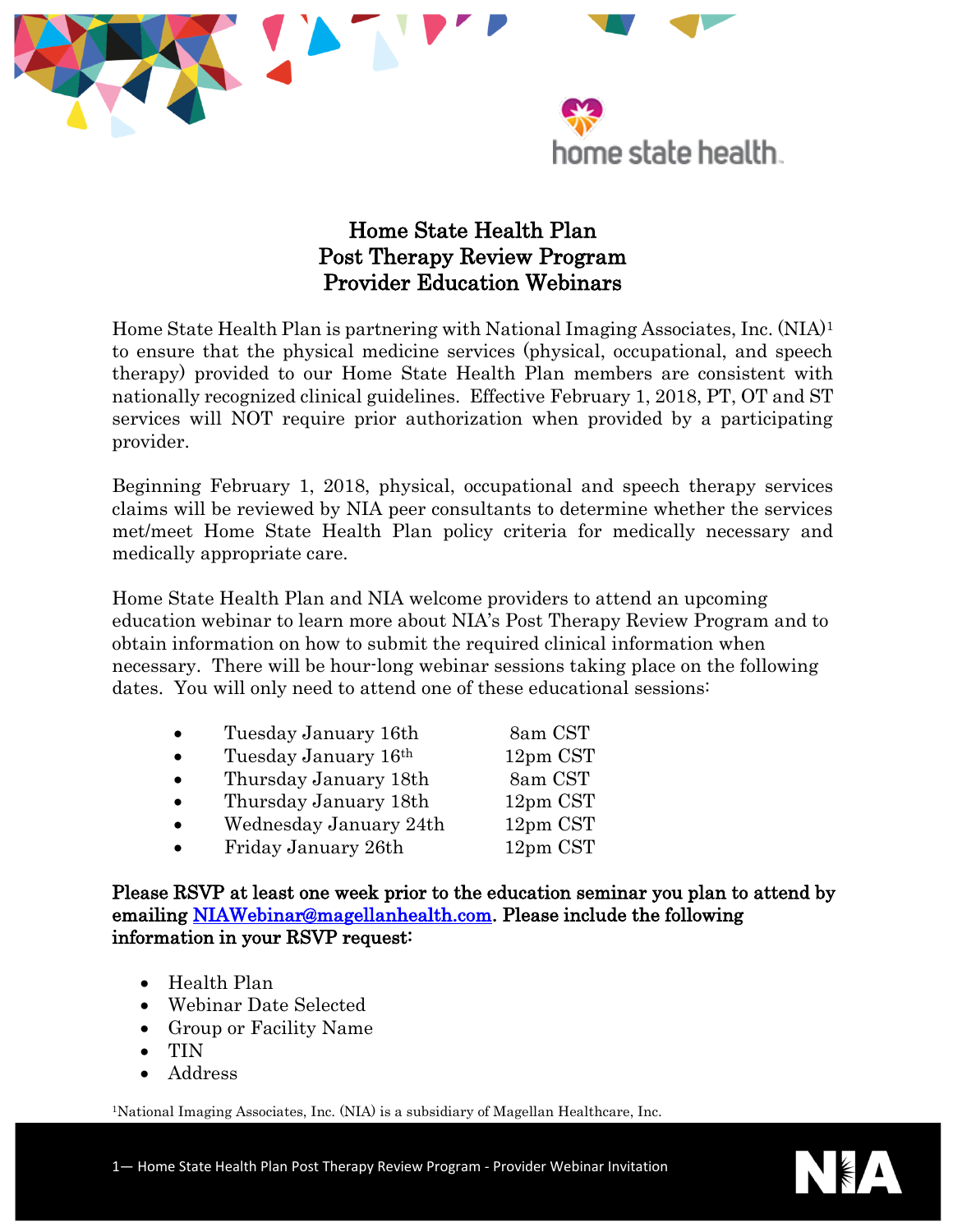- Phone Number
- Fax Number
- $\bullet$  # of Participants

You will receive a confirmation email from NIA for the webinar session you selected. Please see Access Instructions below.

## Access Instructions

You will need a computer with Internet access to view the education materials presented during the Webinar. Please attempt to sign in 15 minutes prior to the meeting start time.

To join education session, please follow these instructions:

Step 1: Open a browser on your computer and go to:

[https://www.connectmeeting.att.com](https://www.connectmeeting.att.com/)

Step 2: Fill in the following fields:

- Enter (8882045984) in the "Meeting Number" field.
- Enter (2826616) in the "Code" field.
- Enter your email address in the "Email Address" field.
- Enter your "First Name" and "Last Name" in the name field
- Step 3: Click on Submit
	- Choose **Participant** for the login Information
	- Click on Join

## Note:

Select the type of AT&T Connect client software you want to use to connect to this event.

Step 4: Select Web-based

## We recommend using the *Web-based* participant application, since some firewalls may prevent the downloading of an application.

Or

To use the windows-based recommended application, the first time you use the AT&T Teleconference Service you will need to download the participant application.

Step 5: To join the teleconference, choose one of the following:

a) Click the "Call Me" option (to have AT&T call you)

Or

b) Pick up your phone and dial: (1-888-204-5984). When you are prompted enter the access code (2826616) to be entered into the audio connection.